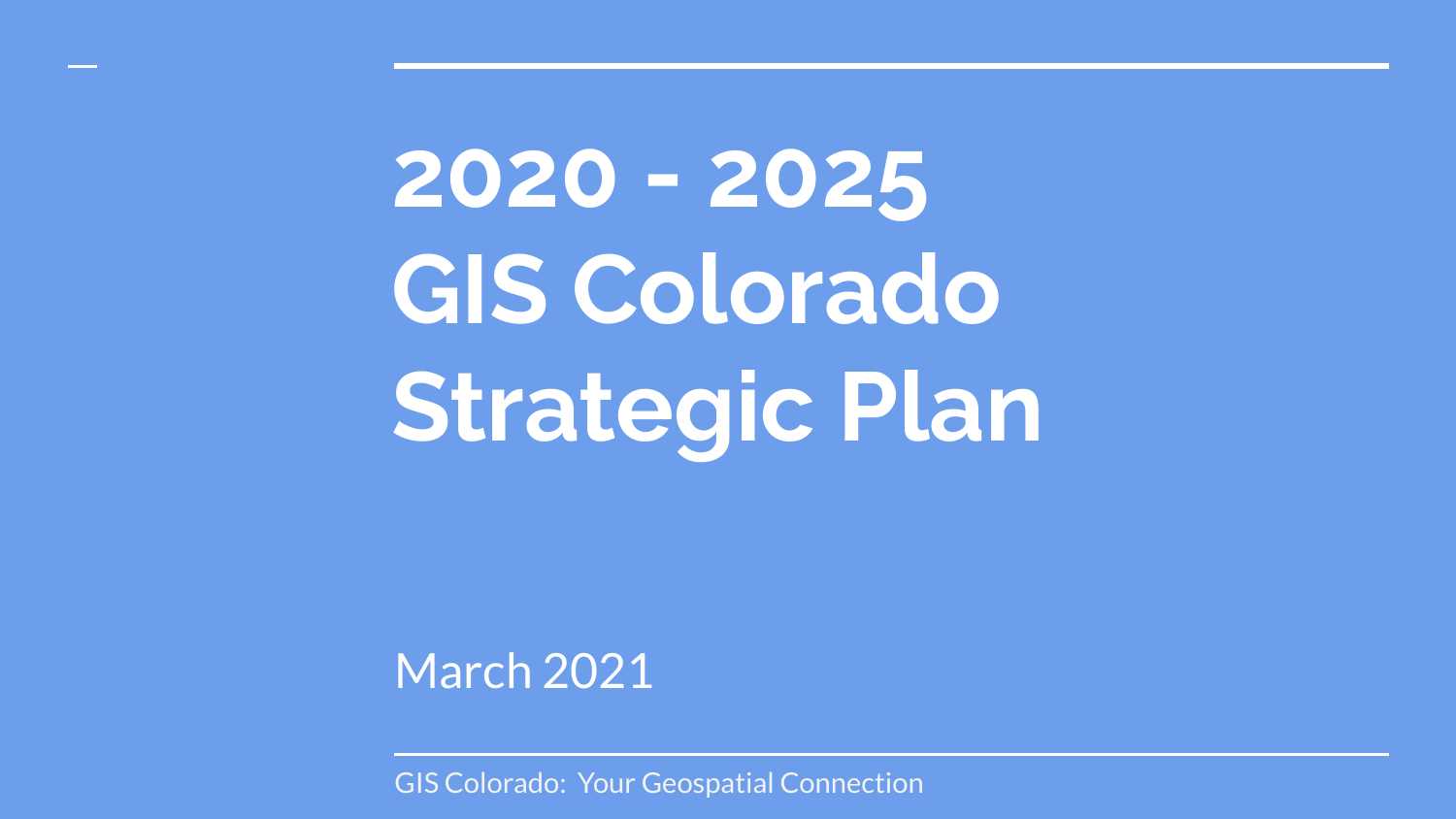

# **Vision**

Your Geospatial Connection!

# **Mission**

GIS Colorado provides a collaborative environment to communicate and educate in the support and exchange of geospatial information, resources, and technology.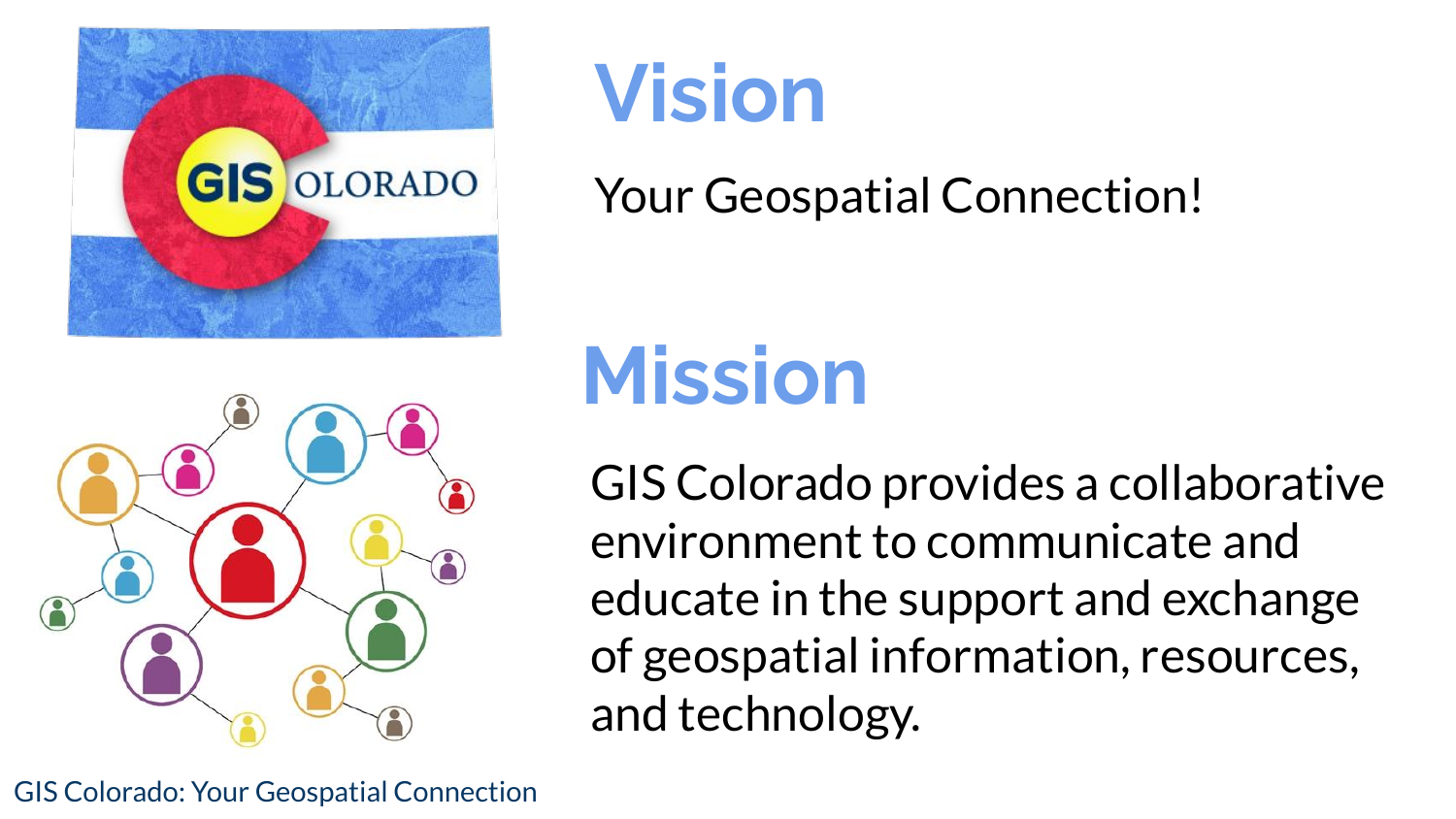

### **Goals**

#### ➔ **Communicate**

Increase visibility, exposure, and broaden awareness of GIS Colorado and the geospatial community through proactive and strategic communication.

#### ➔ **Educate**

Educate the geospatial community to promote the integration and application of geospatial knowledge.

#### ➔ **Engage and Inspire**

Engage and inspire a vibrant geospatial community through the exchange of ideas, networking, and outreach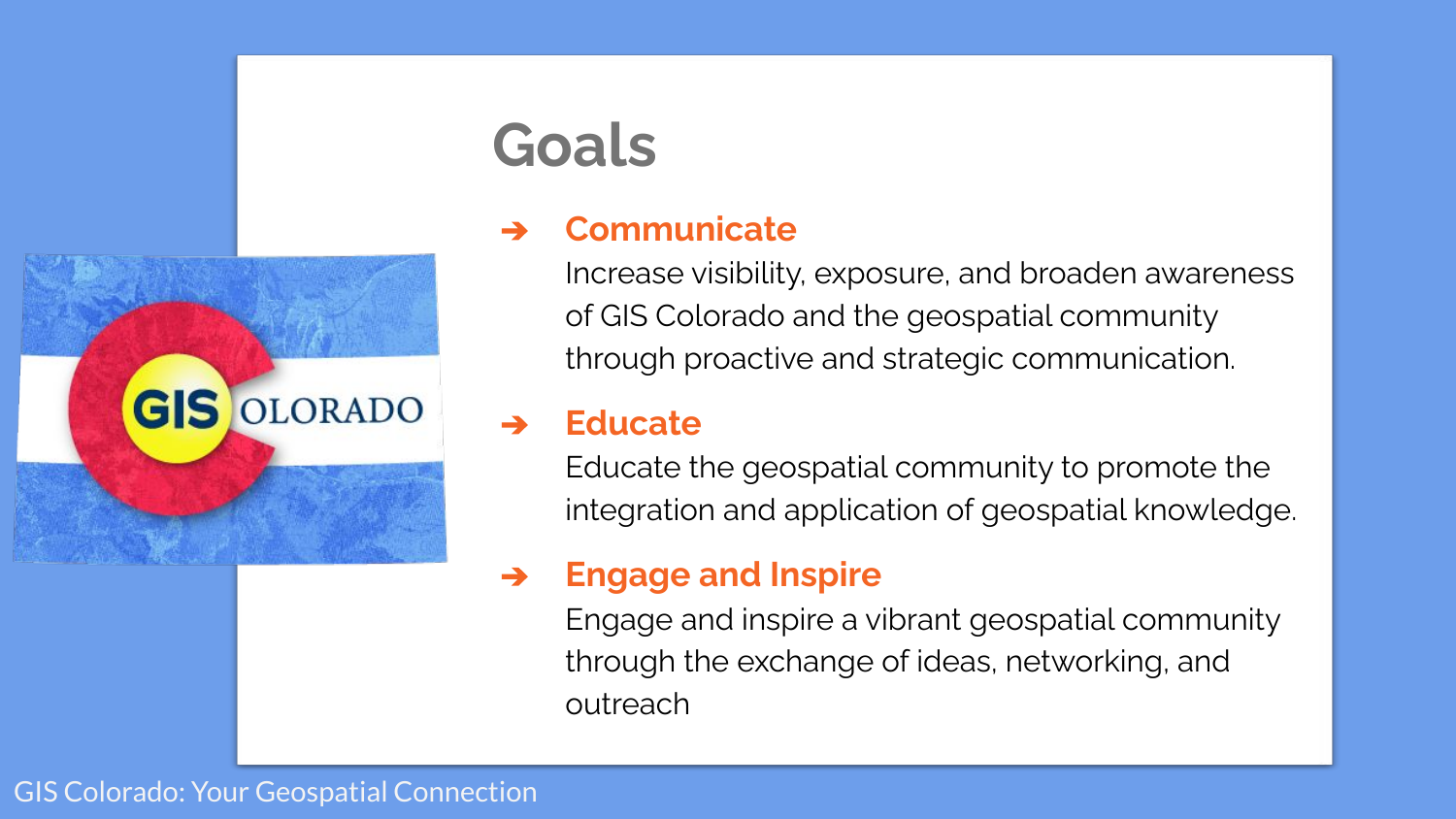# **Objectives**

Goal 1: Communicate

Develop a communication and outreach strategy that targets the broader geospatial community, including non-member.

Provide website resources for the geospatial community

Develop a marketing strategy to increase sponsors and memberships.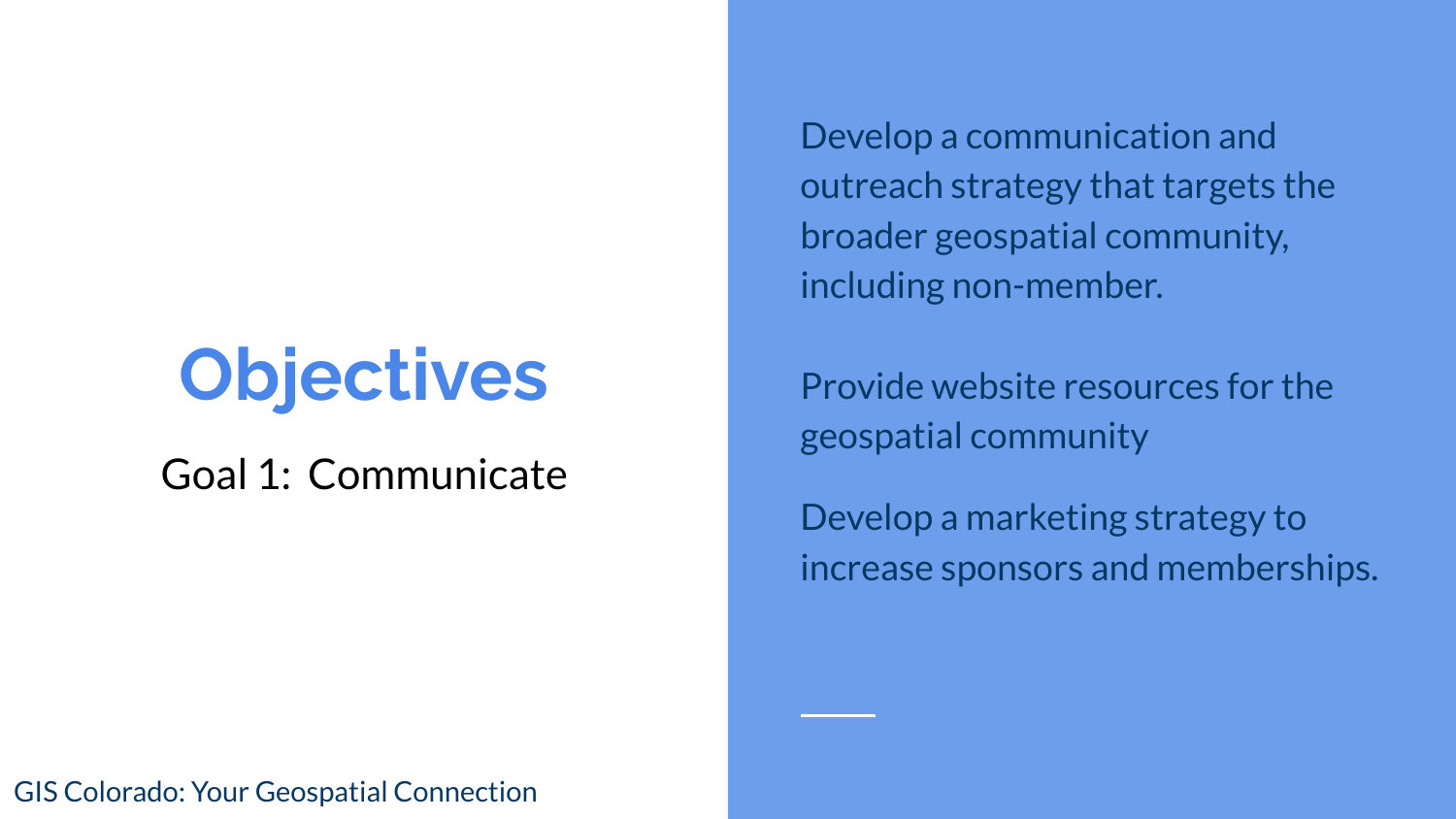## **Objectives**

Goal 2: Educate

Continue involvement in regional GIS conferences and events with a focus on educational opportunities.

Promote continuing education opportunities.

Expand existing training program to include remote communities and remote access.

Provide scholarship opportunities.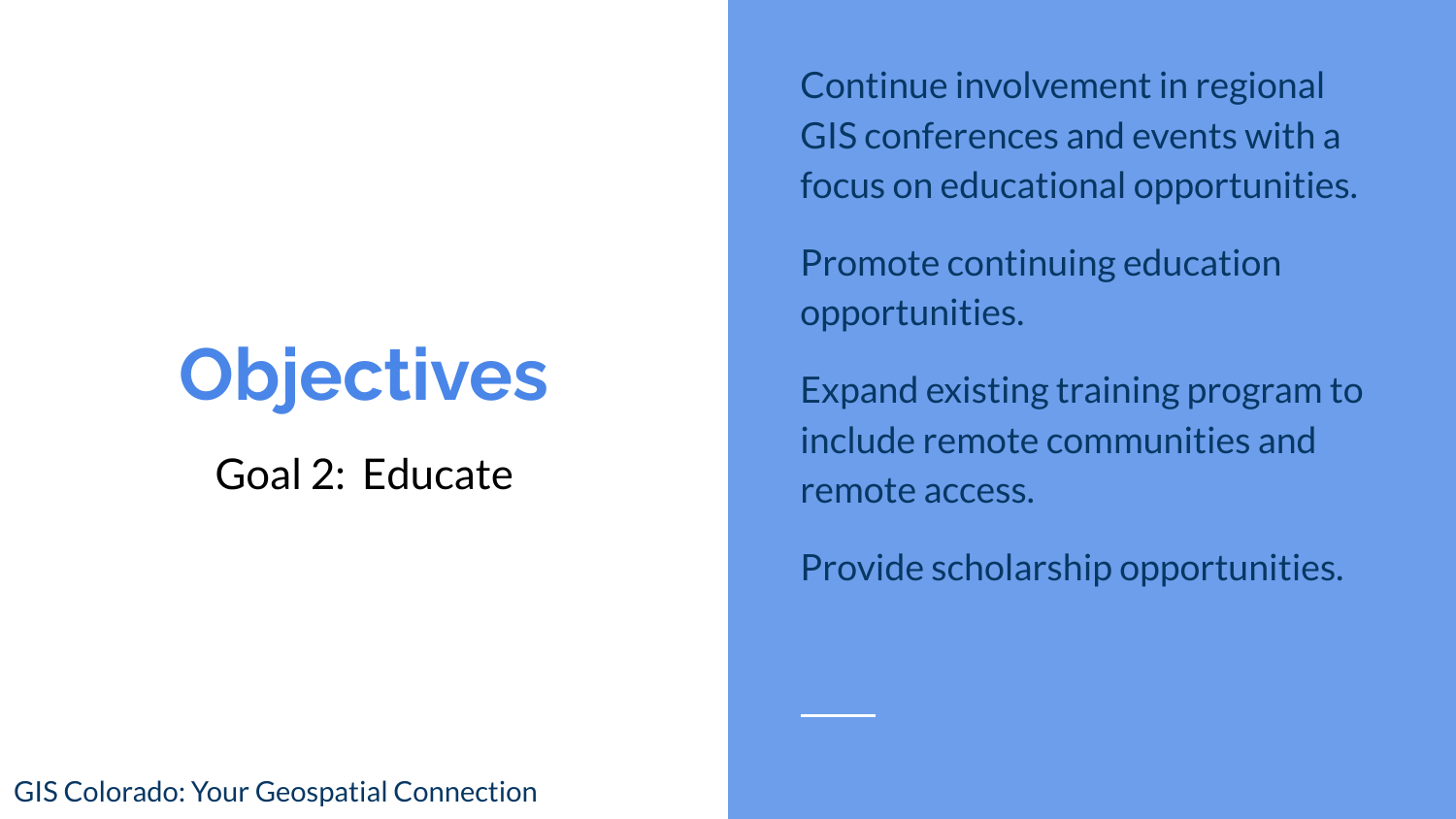# **Objectives**

Goal 3: Engage and Inspire

Strengthen the engagement between the geospatial community and GIS Colorado.

Collaborate with other organizations.

Promote and enable community interaction thru listserv, website, and in person events.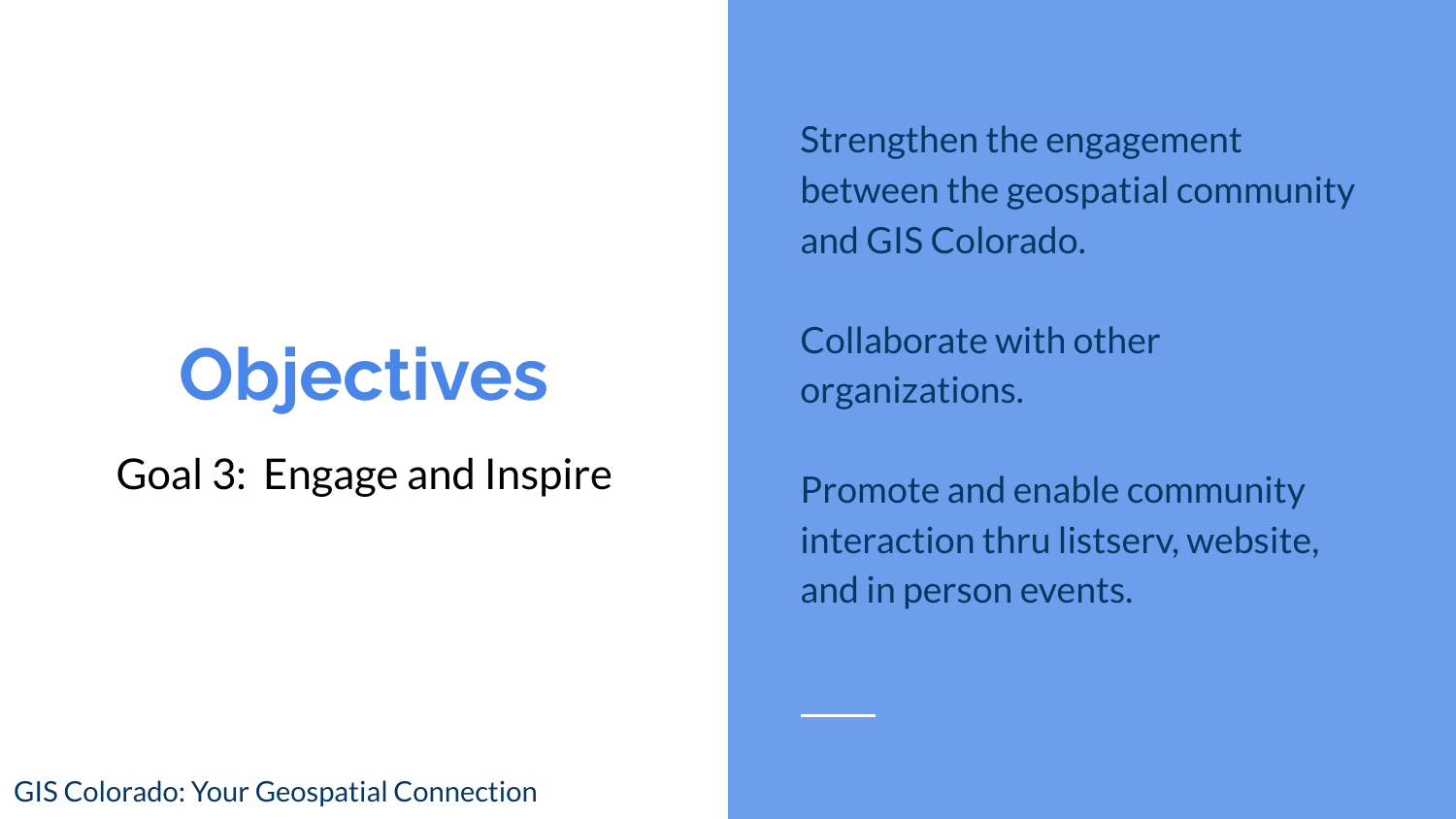### **Actions**

2020 - 2021

GIS Colorado: Your Geospatial Connection

Develop a foundational communication action plan

Modernize website and connections to social media

Increase membership and sponsorships

Provide online and in-person trainings

Engage student and young professional members

Participate in local user meetings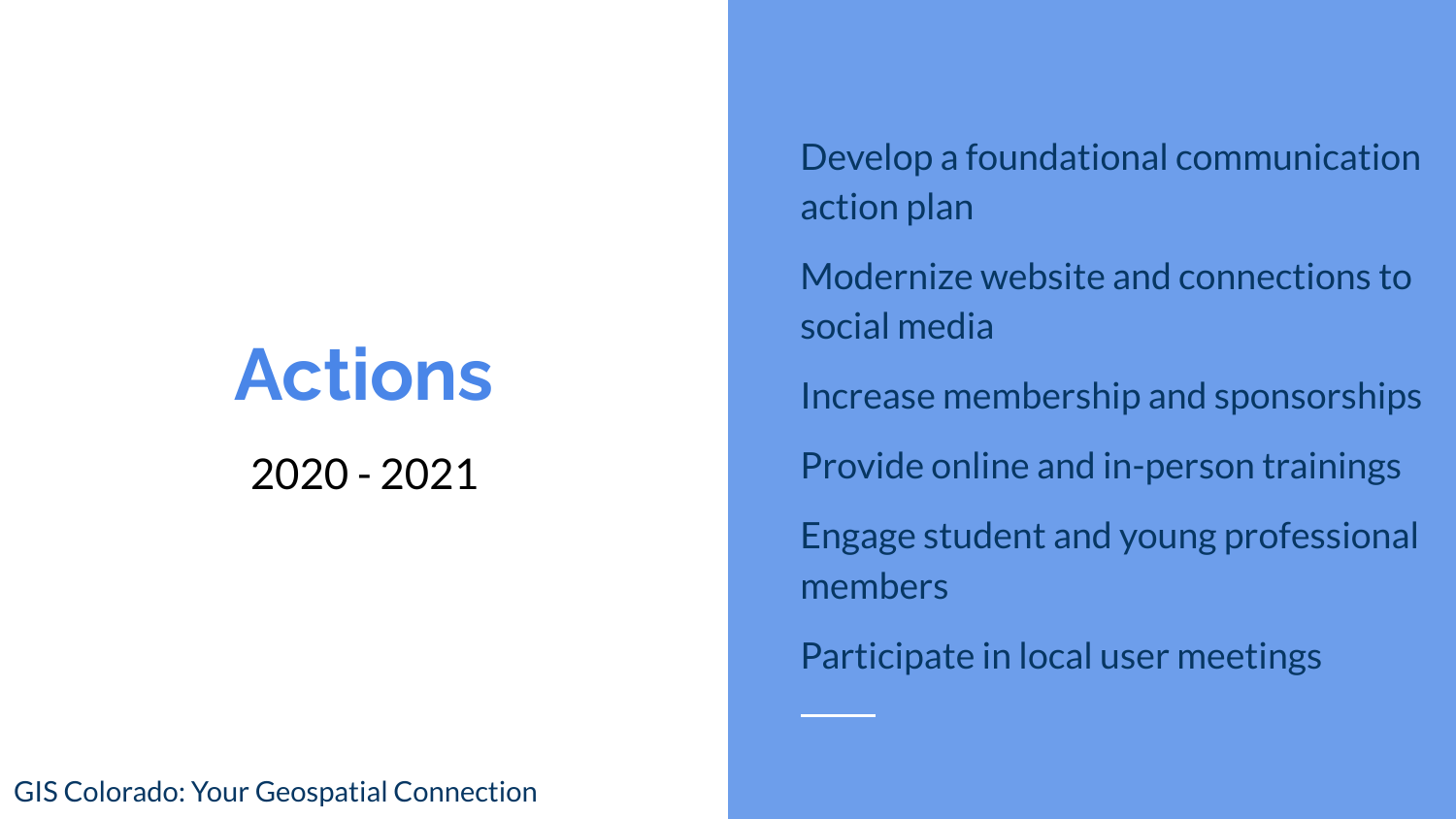### **2020 Accomplishments**

- ➔ **Elevations Geospatial Summer Series 2020 in Partnership with WyGEO**
	- ➔ **GIS Colorado YouTube Channel ([www.youtube.com/channel/UCOUAqYLRgAatcHRlum-oK](https://www.youtube.com/channel/UCOUAqYLRgAatcHRlum-oKwQ) [wQ\)](https://www.youtube.com/channel/UCOUAqYLRgAatcHRlum-oKwQ)**
- ➔ **Annual Scholarships**
- ➔ **Career Colloquium (February)**
- ➔ **Training**
	- ◆ **In-Person: ArcGIS Pro**
	- ◆ **Virtual: Spatial and DataMark**
- ➔ **Listserv Migration [\(giscolorado.org/listserv\)](https://giscolorado.org/listserv/)**
- ➔ **GIS in the Rockies Panel**

#### GIS Colorado: Your Geospatial Connection

**GIS OLORADO**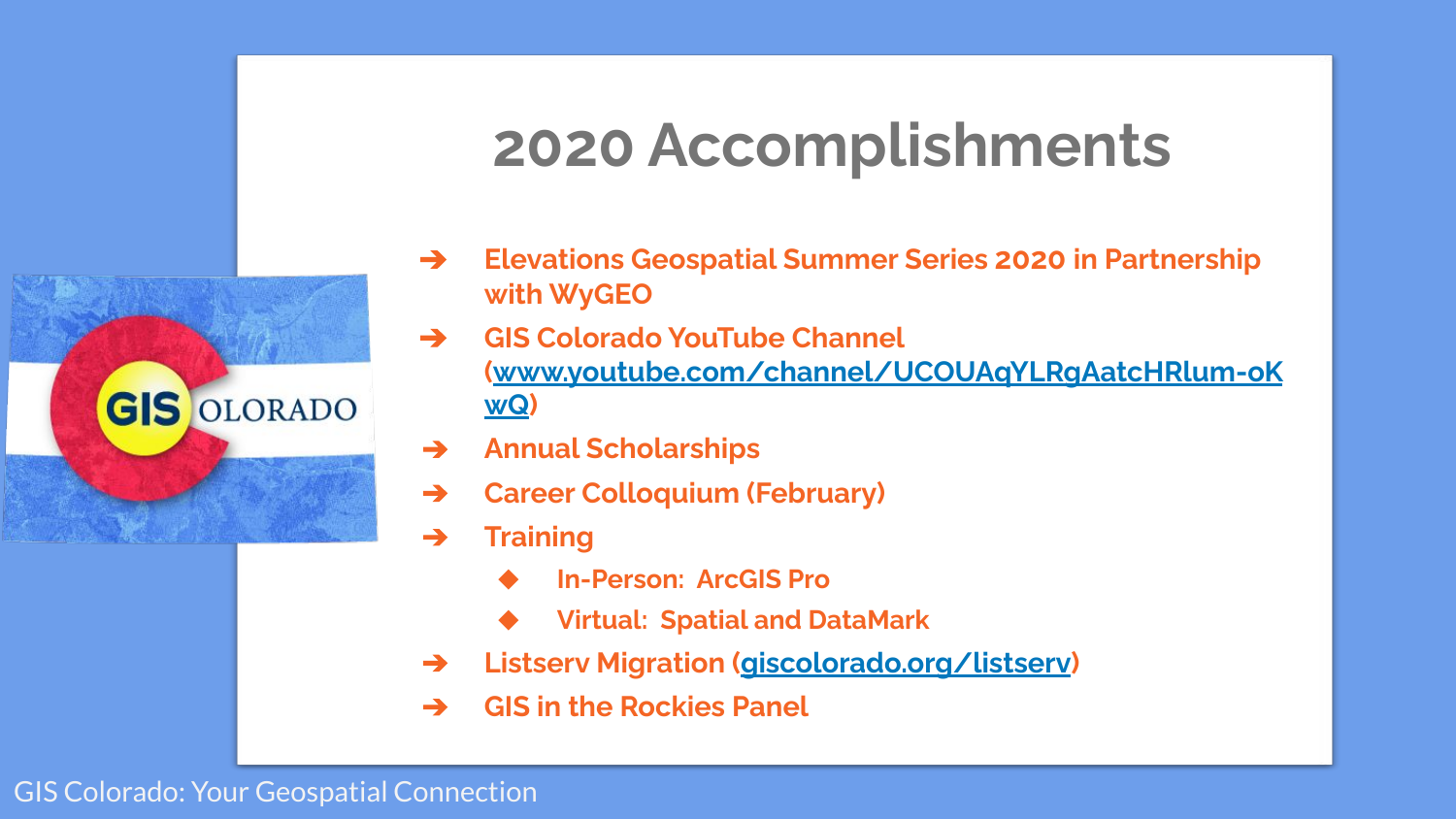### **2021 - What is Coming**



- ➔ **Elevations Geospatial Summer Series 2021 in Partnership with WyGEO [\(elevationsgeospatialsummit.org](http://elevationsgeospatialsummit.org/))**
- ➔ **New Website Coming!**
- ➔ **Updating GIS Colorado Branding**
- ➔ **Increasing Social Media Presence**
- ➔ **Increasing Training Frequency**